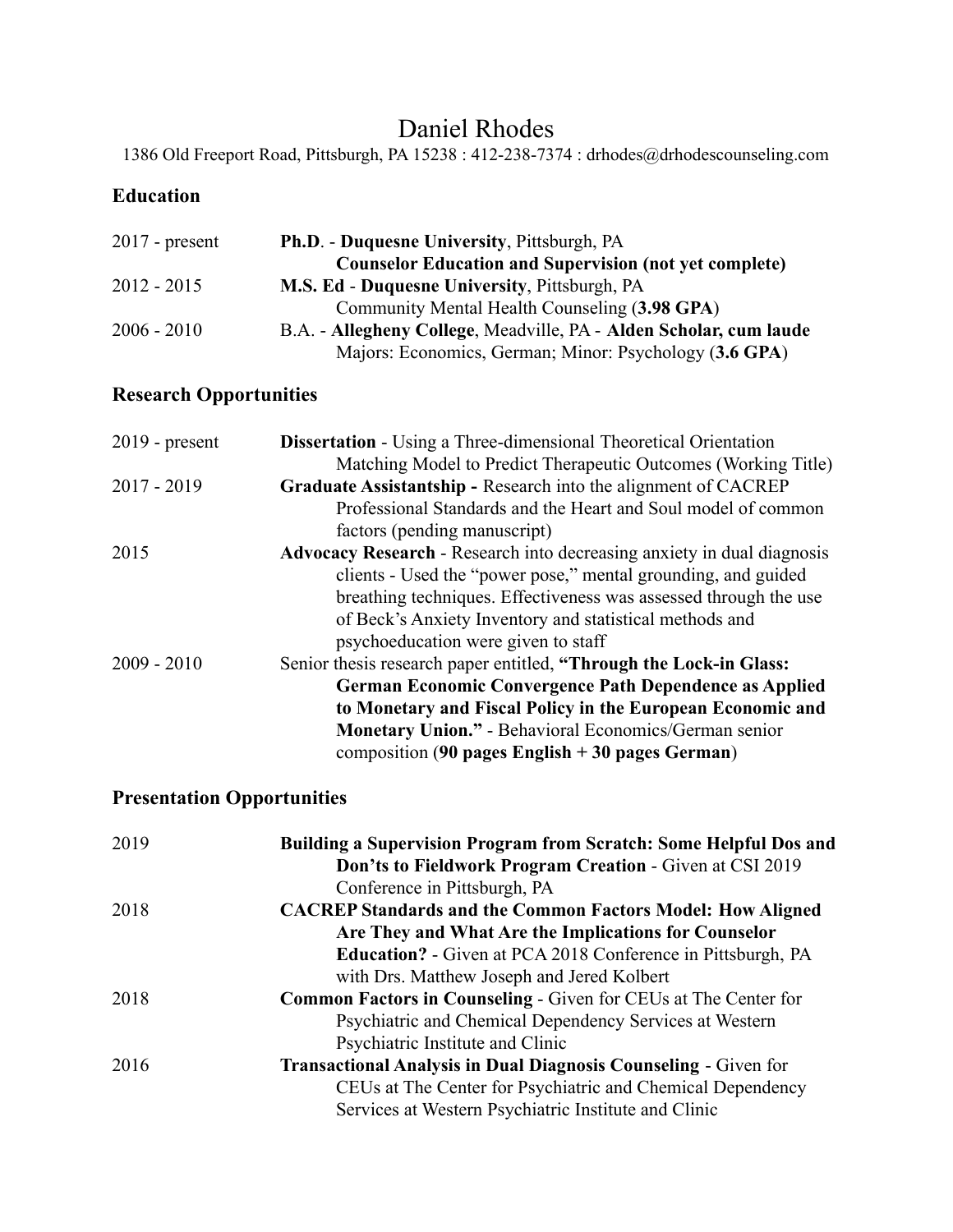## **Teaching Experience**

| 2020          | <b>Duquesne University - Adjunct Instructor</b>                     |
|---------------|---------------------------------------------------------------------|
|               | Responsibilities: Creation of syllabus, adherence to CACREP         |
|               | standards, instructed on the subject of diagnosis and treatment     |
|               | planning                                                            |
| 2019          | <b>Duquesne University - Teaching Assistant</b>                     |
|               | Responsibilities: Supplemented the professor's theoretical          |
|               | knowledge of lifespan development with applied counseling           |
|               | examples and lessons. Prepared one full lesson for class. Graded    |
|               | papers and consulted with students individually for projects        |
| 2018          | <b>Duquesne University - Instructor of Record</b>                   |
|               | Responsibilities: Instructed a Master's level Counseling Theories   |
|               | course, planned and implemented independent syllabus, graded all    |
|               | assignments                                                         |
| $2008 - 2010$ | Allegheny College - Teaching Assistant in German Department         |
|               | Responsibilities: Instructed 8-20 students per class, developed and |
|               | utilized self-made grading rubric, taught classes and labs using my |
|               | own lesson plans                                                    |

## **Supervision Experience**

| $2015$ - present | Western Psychiatric Hospital - Internship Program Coordinator    |  |
|------------------|------------------------------------------------------------------|--|
|                  | Responsibilities: Creation of internship program, review of      |  |
|                  | appropriate clinician supervisors, interviewing students, weekly |  |
|                  | individual supervision, biweekly group supervision               |  |
| $2018 - 2019$    | <b>Chatham University - Clinical Instructor</b>                  |  |
|                  | Responsibilities: Supervision of Chatham interns, frequent       |  |
|                  | discussion with Chatham about future students and supervision    |  |
|                  | programs                                                         |  |
| $2018 - 2019$    | Duquesne University - Individual and Group Practicum and         |  |
|                  | Internship Supervisor                                            |  |
|                  | Responsibilities: Working with a group of Master's students on   |  |
|                  | basic skills around                                              |  |

### **Relevant Professional Employment**

| $2020$ - present | <b>Rhodes Counseling LLC - Owner and Professional Counselor</b> |  |  |
|------------------|-----------------------------------------------------------------|--|--|
| $2018$ - present | Western Psychiatric Hospital - Behavioral Health Therapist II   |  |  |
|                  | Responsibilities: Management of a 40+ client caseload,          |  |  |
|                  | management of interns and intern supervisors, outpatient group  |  |  |
|                  | facilitation, assessments                                       |  |  |
| $2017 - 2018$    | Western Psychiatric Institute and Clinic - Behavioral Health    |  |  |
|                  | <b>Therapist I</b>                                              |  |  |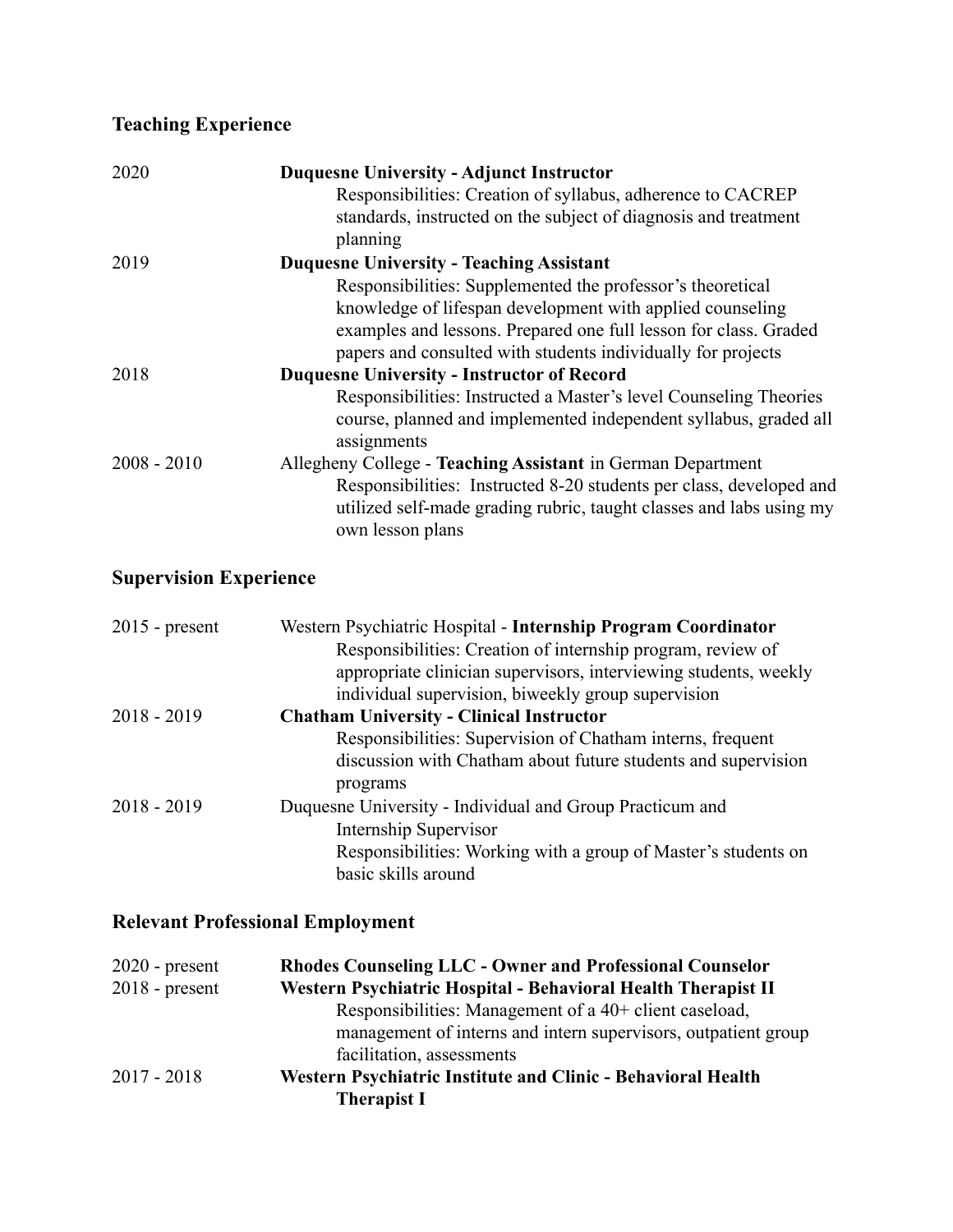| $2015 - 2017$ | Responsibilities: Manage a caseload of 40+ clients, create and<br>implement new internship curriculum, manage interns and<br>supervisors, facilitate outpatient group, create trainings<br>Western Psychiatric Institute and Clinic - Psych Specialty Counselor |
|---------------|-----------------------------------------------------------------------------------------------------------------------------------------------------------------------------------------------------------------------------------------------------------------|
|               | Responsibilities: Manage a caseload of 40+ clients, impart                                                                                                                                                                                                      |
|               | counseling knowledge to interns, create groups, complete                                                                                                                                                                                                        |
|               | assessments, create trainings                                                                                                                                                                                                                                   |

# **Training Opportunities**

| Crisis Intervention             | <b>Completed Critical Incident Stress Management training (27</b>                        |  |  |
|---------------------------------|------------------------------------------------------------------------------------------|--|--|
|                                 | hours)                                                                                   |  |  |
| <b>DBT</b>                      | Dialectical behavior therapy training completed through PESI and<br>certification earned |  |  |
| <b>Gestalt Therapy Seminars</b> | Seminars include: Use of Gestalt Therapy for Substance Use                               |  |  |
|                                 | Disorder Treatment: Creating a A Path Towards Wholeness and                              |  |  |
|                                 | Healing; Gestalt Therapy: Clinical Skill Development &                                   |  |  |
|                                 | Application; Working with Shame: A Gestalt Perspective                                   |  |  |
| <b>Gestalt Therapy Training</b> | Two-year advanced training in Gestalt therapy                                            |  |  |
| <b>Internal Family Systems</b>  | Seminars include: Internal Family Systems Therapy: Step-by-Step                          |  |  |
|                                 | Procedures for Healing Traumatic Wounds and Alleviating                                  |  |  |
|                                 | Anxiety, Depression, Trauma, Addiction and More; Internal                                |  |  |
|                                 | Family Systems (IFS): Development Application and                                        |  |  |
|                                 | Transformational Model to Effectively Help Clients Improve                               |  |  |
|                                 | Well-Being; Attachment & IFS: Healing Trauma and Attachment                              |  |  |
|                                 | Wounds that Befriend the Body                                                            |  |  |
| Internship                      | Western Psychiatric Institute and Clinic - Dual Diagnosis                                |  |  |
|                                 | Intern - Responsibilities: Creating and facilitating IOP three time                      |  |  |
|                                 | per week, counseling individuals, researching and incorporating                          |  |  |
|                                 | Motivational Interviewing into practicing knowledge                                      |  |  |
| Motivational Interviewing       | Completed basic and advanced SBIRT (Screening, Brief                                     |  |  |
|                                 | Intervention, and Referral to Treatment) training, as well                               |  |  |
|                                 | as mandated and regular MI training and updates                                          |  |  |
| Practicum                       | Salvation Army Harbor Light Center - Drug and Alcohol                                    |  |  |
|                                 | Counseling Practicum Student - Responsibilities: Creating and                            |  |  |
|                                 | facilitating three to four group sessions per day, counseling                            |  |  |
|                                 | three clients individually, 100 hours completed on-site                                  |  |  |
| <b>Substance Use</b>            | Completed all DDAP-provided trainings regarding substance                                |  |  |
|                                 | Use, on-going and advanced training at WPH around models of                              |  |  |
|                                 | substance use treatment                                                                  |  |  |
| Supervision                     | Completed advanced supervision training, coursework, and                                 |  |  |
|                                 | practice in my doctoral program at Duquesne University                                   |  |  |
| Training the Trainers           | Completed training around methods of training counselors and                             |  |  |
|                                 | helping professionals (25 hours)                                                         |  |  |